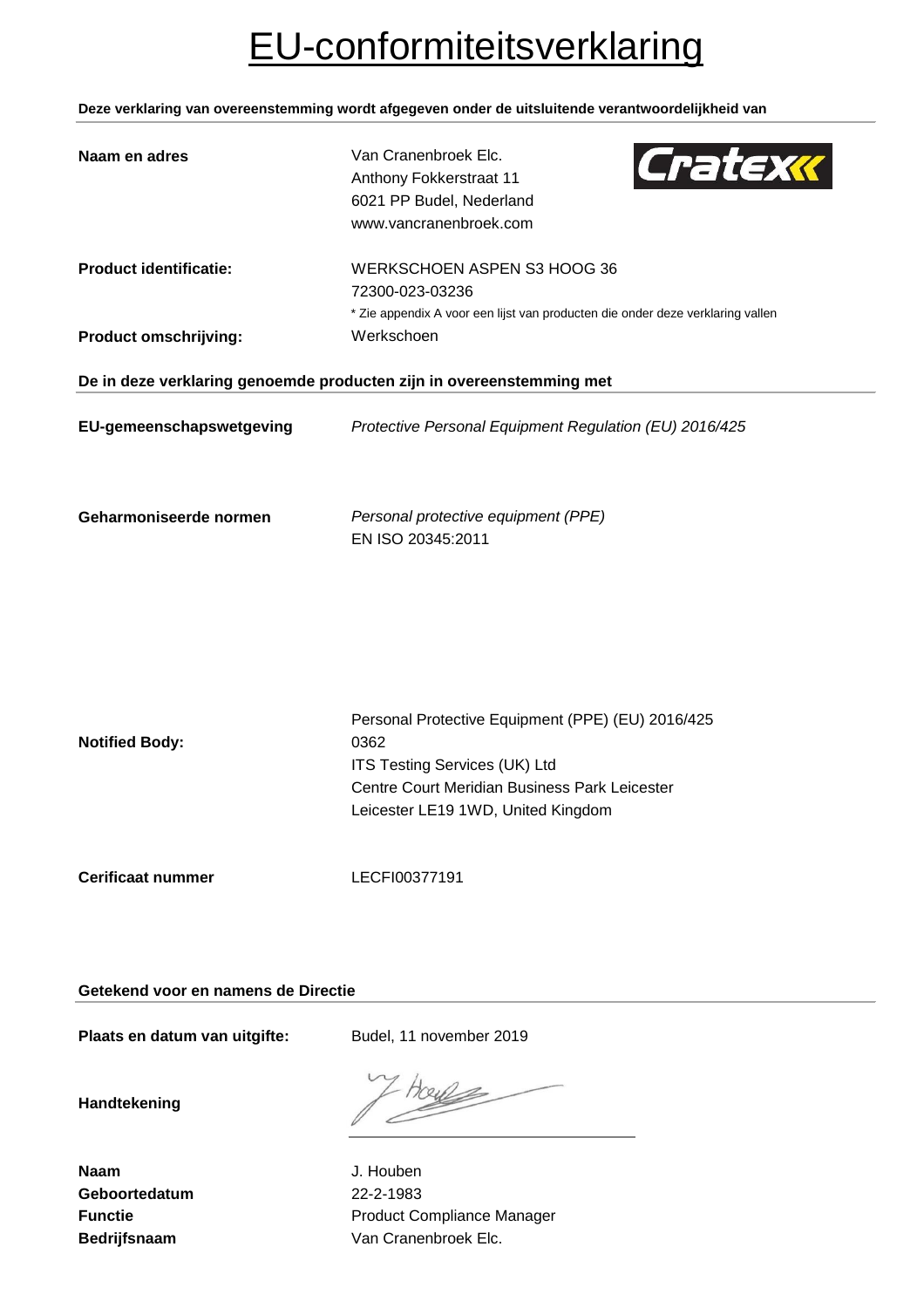### **APPENDIX A - lijst met producten**

De volgende producten vallen onder de EU-conformiteitsverklaring

| 72300-023-03236 | WERKSCHOEN ASPEN S3 HOOG 36        |
|-----------------|------------------------------------|
| 72300-023-03237 | WERKSCHOEN ASPEN S3 HOOG 37        |
| 72300-023-03238 | WERKSCHOEN ASPEN S3 HOOG 38        |
| 72300-023-03239 | WERKSCHOEN ASPEN S3 HOOG 39        |
| 72300-023-03240 | WERKSCHOEN ASPEN S3 HOOG 40        |
| 72300-023-03241 | WERKSCHOEN ASPEN S3 HOOG 41        |
| 72300-023-03242 | WERKSCHOEN ASPEN S3 HOOG 42        |
| 72300-023-03243 | WERKSCHOEN ASPEN S3 HOOG 43        |
| 72300-023-03244 | WERKSCHOEN ASPEN S3 HOOG 44        |
| 72300-023-03245 | <b>WERKSCHOEN ASPEN S3 HOOG 45</b> |
| 72300-023-03246 | WERKSCHOEN ASPEN S3 HOOG 46        |
| 72300-023-03247 | WERKSCHOEN ASPEN S3 HOOG 47        |
| 72300-023-03248 | WERKSCHOEN ASPEN S3 HOOG 48        |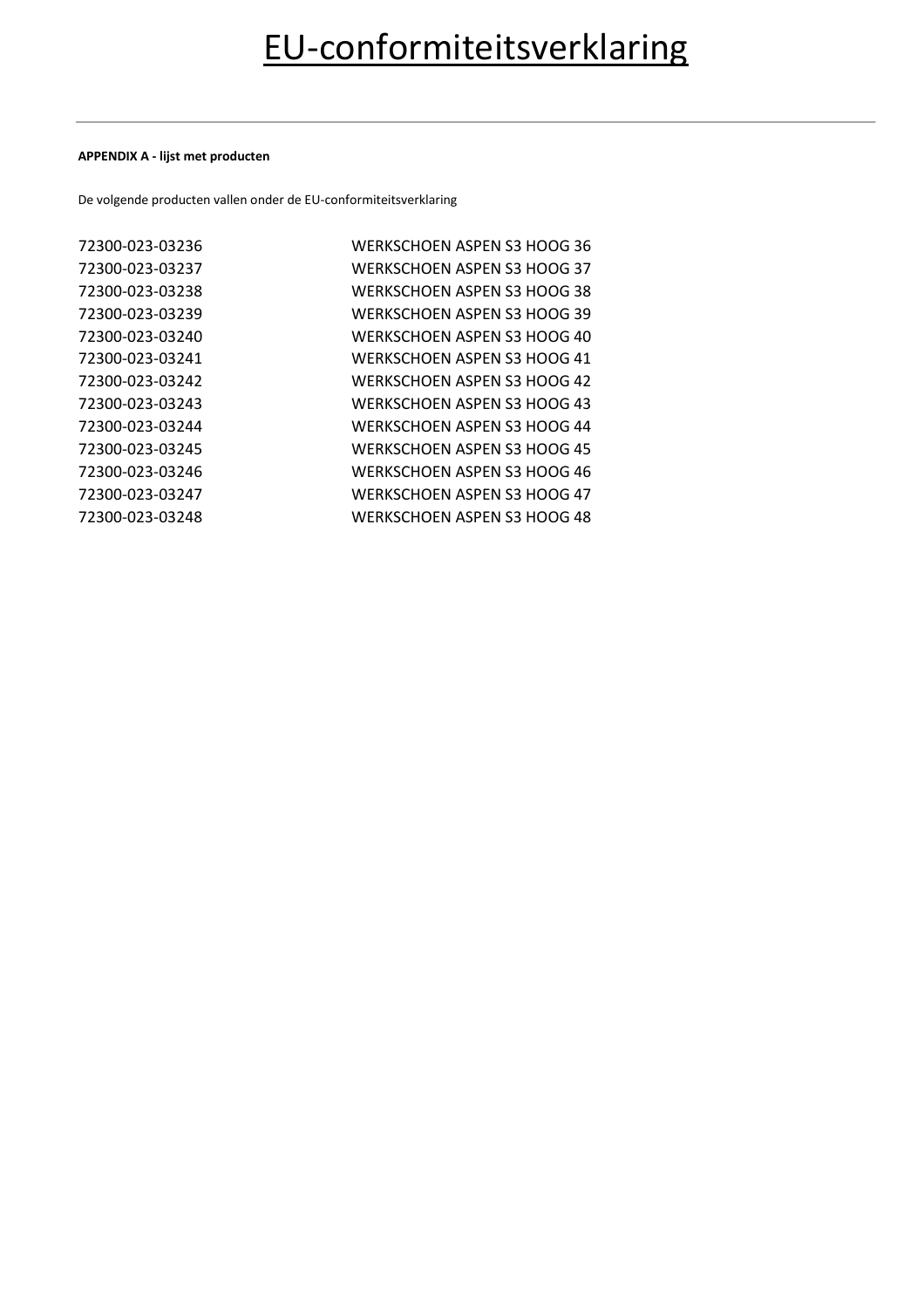# EU Declaration of conformity

**This declaration of conformity is issued under the Sole responsiblity of**

| Name and address of manufacturer: Van Cranenbroek Elc.            | Cratexx<br>Anthony Fokkerstraat 11<br>6021 PP Budel, Netherlands<br>www.vancranenbroek.com                                                                                        |
|-------------------------------------------------------------------|-----------------------------------------------------------------------------------------------------------------------------------------------------------------------------------|
| <b>Product identification:</b>                                    | WERKSCHOEN ASPEN S3 HOOG 36<br>72300-023-03236<br>* See appendix A for a list of all products covered by this declaration                                                         |
| <b>Product description:</b>                                       | Working shoe                                                                                                                                                                      |
| The products mentioned in this declaration are in conformity with |                                                                                                                                                                                   |
| <b>EU Community Legislation</b>                                   | Protective Personal Equipment Regulation (EU) 2016/425                                                                                                                            |
| <b>Harmonised standards</b>                                       | Personal protective equipment (PPE)<br>EN ISO 20345:2011                                                                                                                          |
| <b>Notified Body:</b>                                             | Personal Protective Equipment (PPE) (EU) 2016/425<br>0362<br>ITS Testing Services (UK) Ltd<br>Centre Court Meridian Business Park Leicester<br>Leicester LE19 1WD, United Kingdom |
| Cerificate number                                                 | LECFI00377191                                                                                                                                                                     |

**Signed for and on behalf of the Board of Directors**

Place and date of issue: Budel, 11 November 2019

**Signature:**

**Name:** J. Houben **Date of birth:** 22-2-1983

OU

Function: **Function:** Product Compliance Manager **Company name:** Van Cranenbroek Elc.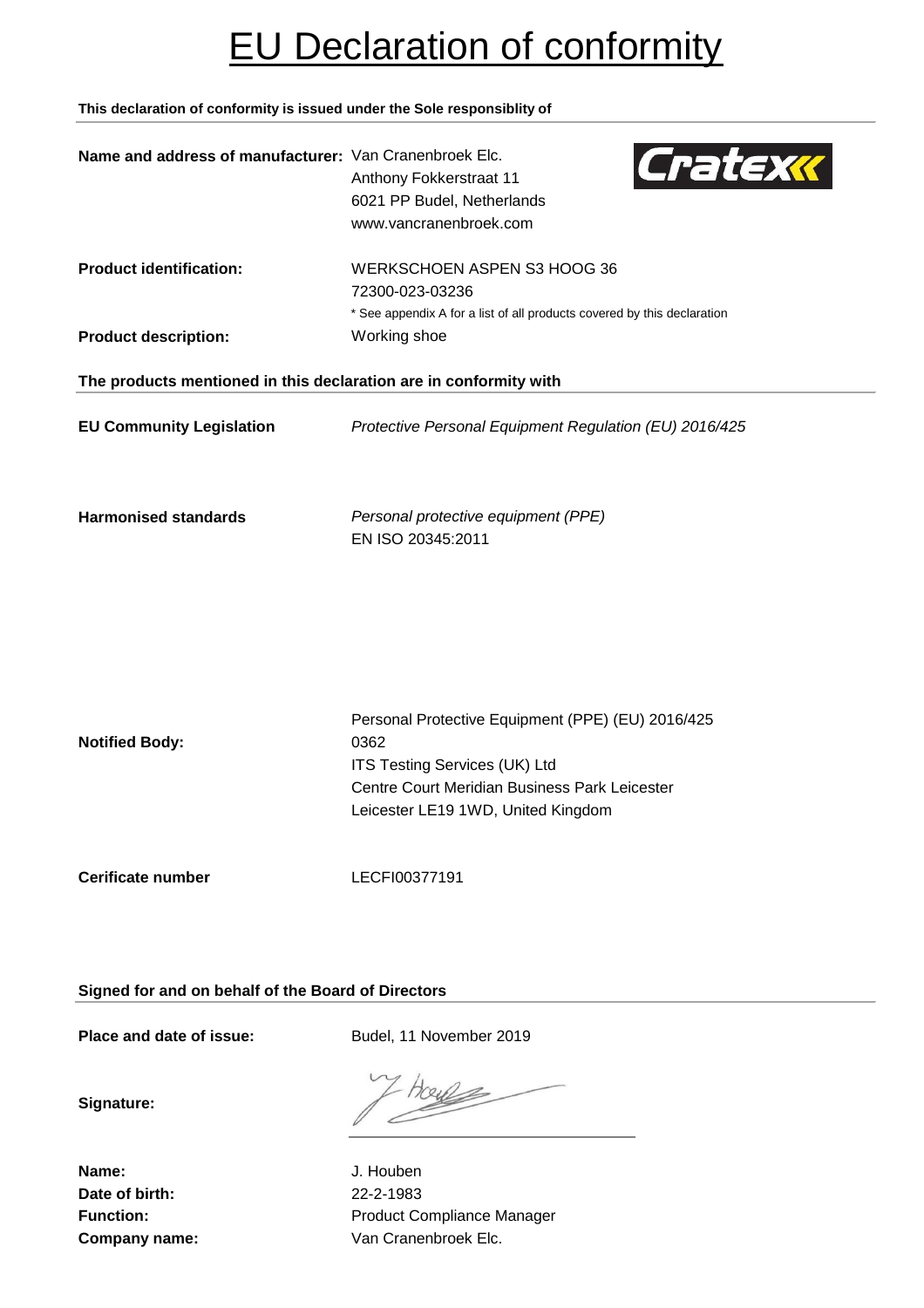### **APPENDIX A – list of products**

The following products are covered by EU declaration of conformity

| 72300-023-03236 | WERKSCHOEN ASPEN S3 HOOG 36 |
|-----------------|-----------------------------|
| 72300-023-03237 | WERKSCHOEN ASPEN S3 HOOG 37 |
| 72300-023-03238 | WERKSCHOEN ASPEN S3 HOOG 38 |
| 72300-023-03239 | WERKSCHOEN ASPEN S3 HOOG 39 |
| 72300-023-03240 | WERKSCHOEN ASPEN S3 HOOG 40 |
| 72300-023-03241 | WERKSCHOEN ASPEN S3 HOOG 41 |
| 72300-023-03242 | WERKSCHOEN ASPEN S3 HOOG 42 |
| 72300-023-03243 | WERKSCHOEN ASPEN S3 HOOG 43 |
| 72300-023-03244 | WERKSCHOEN ASPEN S3 HOOG 44 |
| 72300-023-03245 | WERKSCHOEN ASPEN S3 HOOG 45 |
| 72300-023-03246 | WERKSCHOEN ASPEN S3 HOOG 46 |
| 72300-023-03247 | WERKSCHOEN ASPEN S3 HOOG 47 |
| 72300-023-03248 | WERKSCHOEN ASPEN S3 HOOG 48 |
|                 |                             |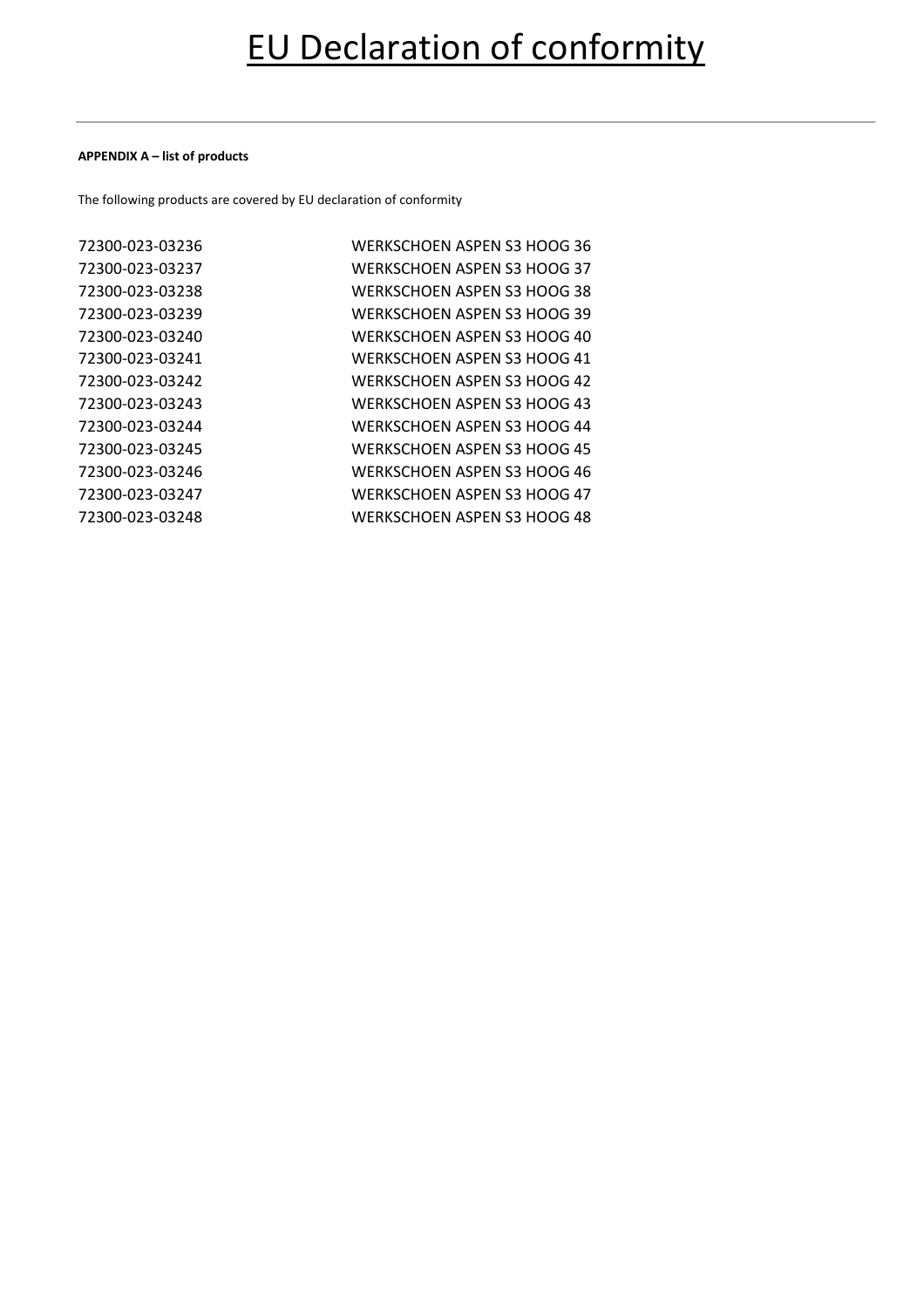# EG Übereinstimmungs Erklärung

# **Diese Konformitätserklärung wird unter der alleinigen Verantwortung von:**

| Name und Adresse des Herstellers:                                               | Cratexx<br>Van Cranenbroek Elc.<br>Anthony Fokkerstraat 11<br>6021 PP Budel, Niederlande<br>www.vancranenbroek.com                                                                |  |
|---------------------------------------------------------------------------------|-----------------------------------------------------------------------------------------------------------------------------------------------------------------------------------|--|
| Produktidentifikation:                                                          | WERKSCHOEN ASPEN S3 HOOG 36<br>72300-023-03236<br>* Siehe Anhang A für eine Liste aller Produkte, die unter diese Erklärung fallen                                                |  |
| Produktbeschreibung:<br>Die in dieser Erklärung genannten Produkte entsprechen: | Arbeitsschuh                                                                                                                                                                      |  |
|                                                                                 |                                                                                                                                                                                   |  |
| <b>EU-Gemeinschaftsrecht:</b>                                                   | Protective Personal Equipment Regulation (EU) 2016/425                                                                                                                            |  |
| <b>Harmonisierte Normen:</b>                                                    | Personal protective equipment (PPE)<br>EN ISO 20345:2011                                                                                                                          |  |
| <b>Notified Body:</b>                                                           | Personal Protective Equipment (PPE) (EU) 2016/425<br>0362<br>ITS Testing Services (UK) Ltd<br>Centre Court Meridian Business Park Leicester<br>Leicester LE19 1WD, United Kingdom |  |
| <b>Nummer des Zertifikats</b>                                                   | LECFI00377191                                                                                                                                                                     |  |
|                                                                                 |                                                                                                                                                                                   |  |

**Unterzeichnet für und im Auftrag des Verwaltungsrats**

Ort und Datum der Ausstellung: Budel, 11. November 2019

**Unterschrift:**

70246

**Name:** J. Houben **Geburtsdatum:** 22-2-1983 **Name des Unternehmens** Van Cranenbroek Elc.

Funktion: **Funktion:** Product Compliance Manager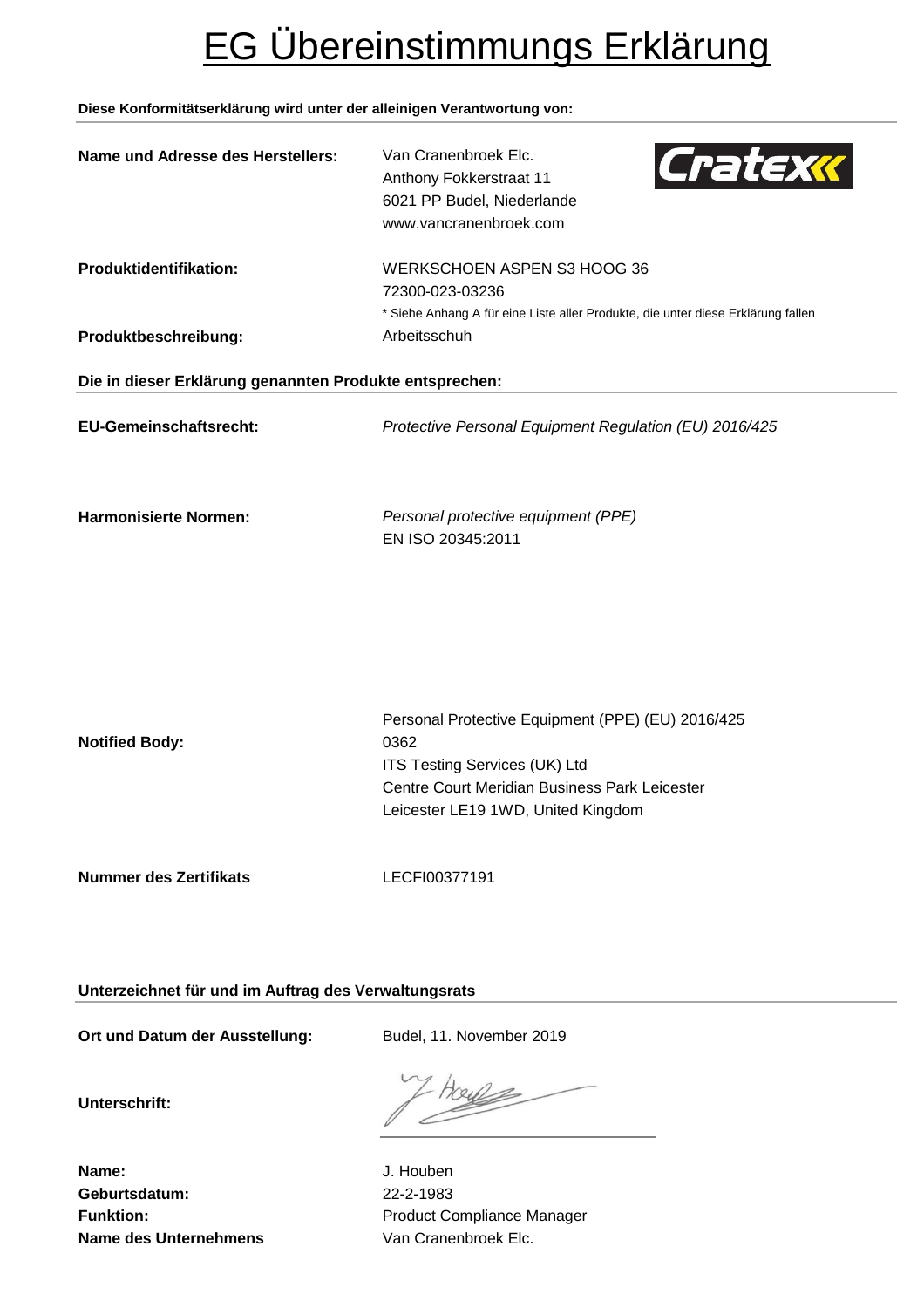## **Anhang A - Liste der Produkte**

Die folgenden Produkte fallen unter die EU-Konformitätserklärung

| 72300-023-03236 | WERKSCHOEN ASPEN S3 HOOG 36 |
|-----------------|-----------------------------|
| 72300-023-03237 | WERKSCHOEN ASPEN S3 HOOG 37 |
| 72300-023-03238 | WERKSCHOEN ASPEN S3 HOOG 38 |
| 72300-023-03239 | WERKSCHOEN ASPEN S3 HOOG 39 |
| 72300-023-03240 | WERKSCHOEN ASPEN S3 HOOG 40 |
| 72300-023-03241 | WERKSCHOEN ASPEN S3 HOOG 41 |
| 72300-023-03242 | WERKSCHOEN ASPEN S3 HOOG 42 |
| 72300-023-03243 | WERKSCHOEN ASPEN S3 HOOG 43 |
| 72300-023-03244 | WERKSCHOEN ASPEN S3 HOOG 44 |
| 72300-023-03245 | WERKSCHOEN ASPEN S3 HOOG 45 |
| 72300-023-03246 | WERKSCHOEN ASPEN S3 HOOG 46 |
| 72300-023-03247 | WERKSCHOEN ASPEN S3 HOOG 47 |
| 72300-023-03248 | WERKSCHOEN ASPEN S3 HOOG 48 |
|                 |                             |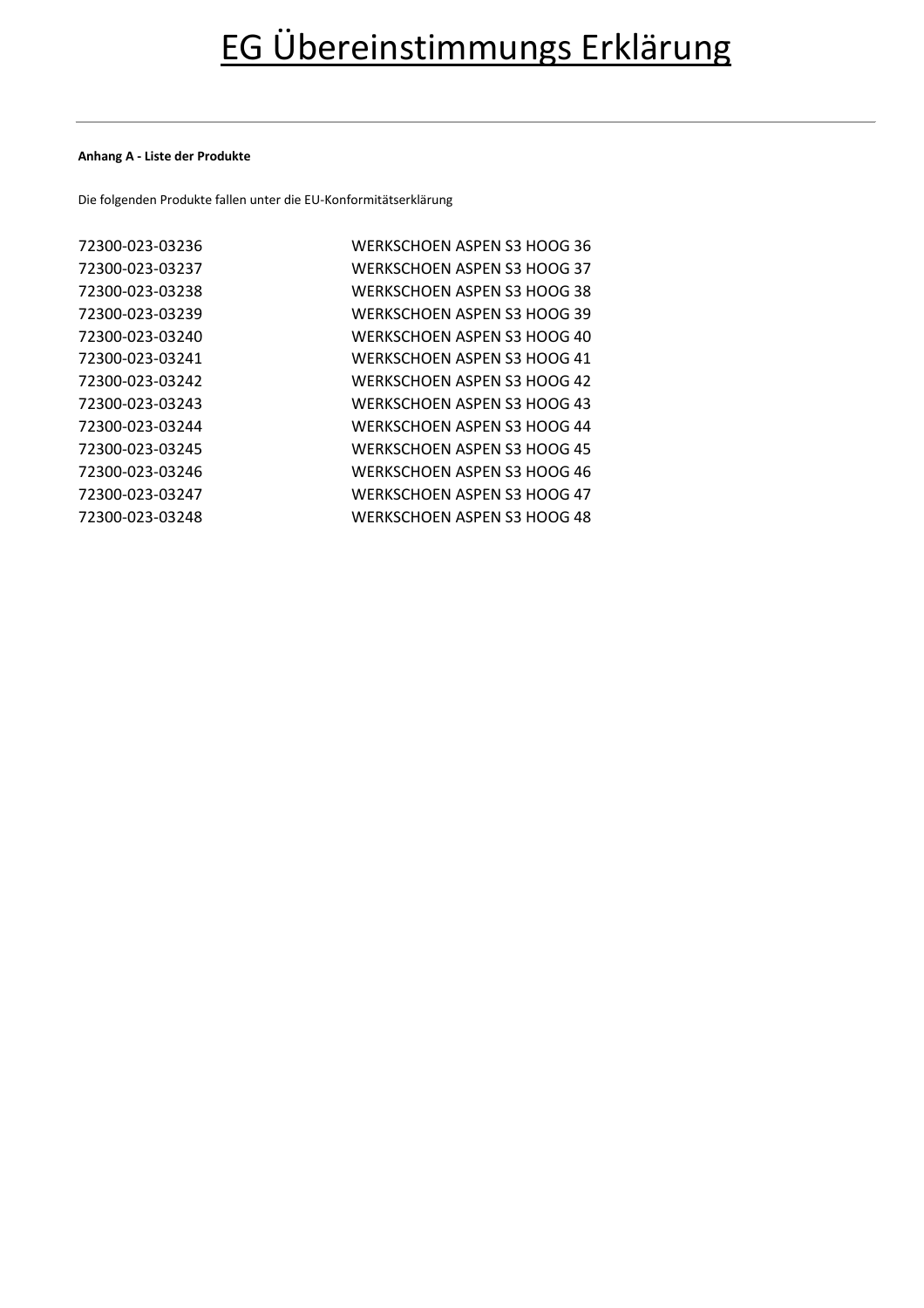# EU Déclaration de Conformité

## **Cette déclaration de conformité est délivrée sous la seule responsabilité de**

| Nom et adresse du fabricant:                                    | Cratexx<br>Van Cranenbroek Elc.<br>Anthony Fokkerstraat 11<br>6021 PP Budel, Pays-Bas<br>www.vancranenbroek.com                                                                   |
|-----------------------------------------------------------------|-----------------------------------------------------------------------------------------------------------------------------------------------------------------------------------|
| Identification du produit:<br><b>Description du produit:</b>    | <b>WERKSCHOEN ASPEN S3 HOOG 36</b><br>72300-023-03236<br>* Voir l'annexe A pour une liste de tous les produits couverts par cette déclaration<br>Chaussure de travail             |
| Les produits mentionnés dans cette déclaration sont conformes à |                                                                                                                                                                                   |
| EU Législation communautaire:                                   | Protective Personal Equipment Regulation (EU) 2016/425                                                                                                                            |
| Normes harmonisées:                                             | Personal protective equipment (PPE)<br>EN ISO 20345:2011                                                                                                                          |
| <b>Notified Body:</b>                                           | Personal Protective Equipment (PPE) (EU) 2016/425<br>0362<br>ITS Testing Services (UK) Ltd<br>Centre Court Meridian Business Park Leicester<br>Leicester LE19 1WD, United Kingdom |
| Numéro de certificat                                            | LECFI00377191                                                                                                                                                                     |

**Signé pour et au nom du conseil d'administration**

**Lieu et date de délivrance:** Budel, 11 novembre 2019

**Signature:**

ceye

**Nom:** J. Houben **Date de naissance:** 22-2-1983

Fonction: **Fonction:** Product Compliance Manager **nom de l'entreprise** Van Cranenbroek Elc.